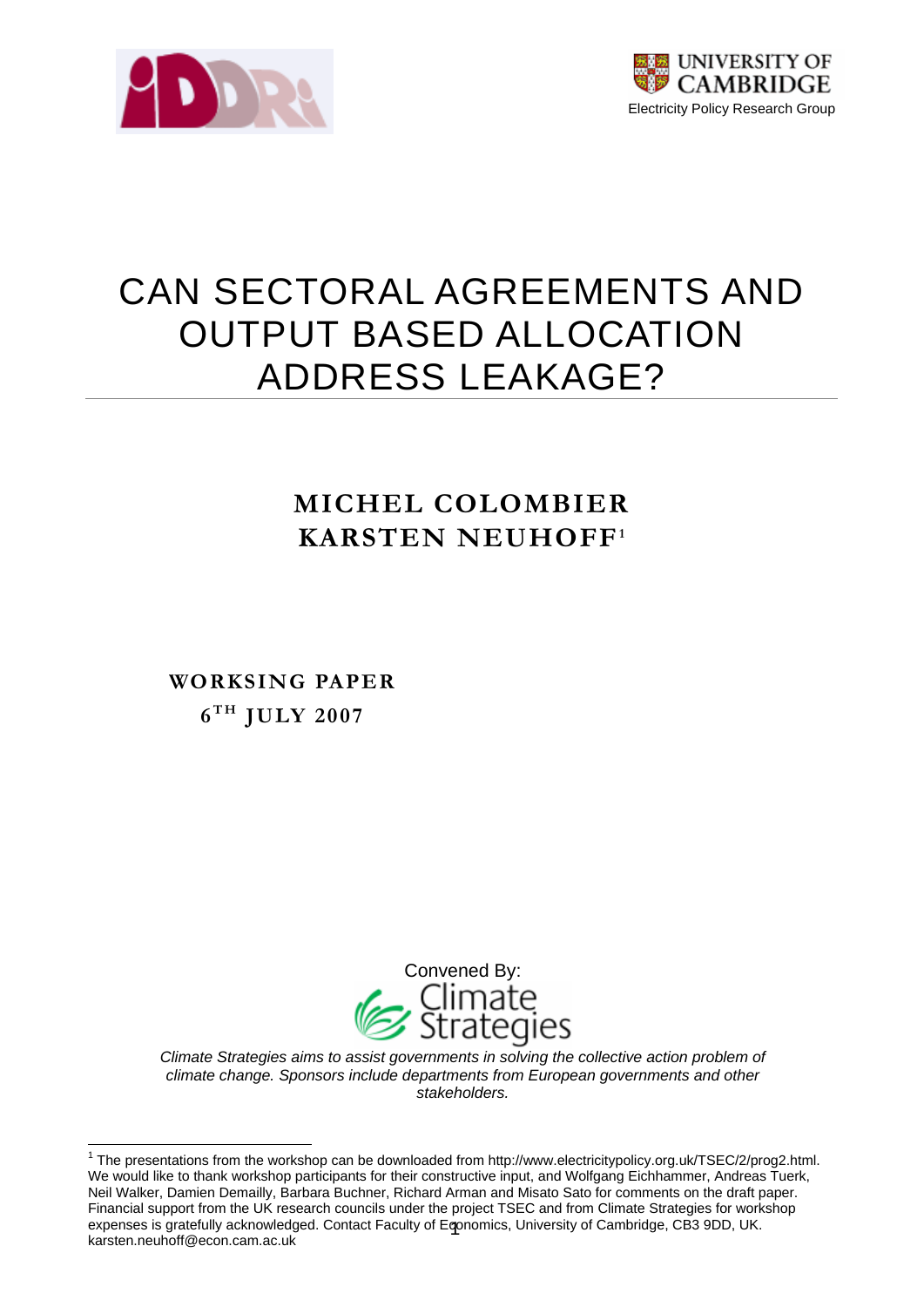## CAN SECTORAL AGREEMENTS AND OUTPUT BASED ALLOCATION ADDRESS LEAKAGE

## **Background and Objective**

The objective of European Climate Policy is to deliver emission reductions associated with European economic activity. Carbon price signals from the European Emission trading scheme are an important component of the policy mix.

For some sub-sectors like cement or semi-finished steel there is a concern that where only some regions implement strong  $CO<sub>2</sub>$  price signals this would result in leakage of emissions from relocation of activities towards regions with no or low  $CO<sub>2</sub>$  price signals.

The workshop provided a platform for presentations and a detailed discussion of two possible approaches to avoid emissions leakage.

First, output based allocation makes the allocation of allowances to a specific process conditional on current or recent production volumes. Thus the marginal costs of  $CO<sub>2</sub>$ allowances for production are reduced. We discuss to what extent this can address leakage, and what are the implications for innovation, efficiency improvements and substitution towards lower Carbon technologies.

Second, sectoral agreements offer the opportunity to engage a wider set of countries into climate policy. It is discussed what type of agreements could contribute towards reducing leakage effects. While sectoral agreements might offer opportunities to engage other countries in more stringent climate policy, this wider – and potentially more important – policy objective is not subject to this discussion so as to retain the focus on the competitiveness aspects.

## **1 Output based allocation**

-

The principle of output based allocation is that the volume of free allowance allocation is calculated by multiplying the production volume of an installation with a benchmark allocation rate. This is not allowed for under the current EU Directive, as it is classified as ex-post adjustment. Closure rules in national allocation plans that stop or reduce allocation if production volumes or emissions fall under certain thresholds de facto implement some aspects of output based allocation.<sup>[2](#page-1-0)</sup> Furthermore, if market participants believe that governments will allocate allowances in future allocation periods based on their current production volumes, then this can create similar incentives to output based allocation result. $3$ 

<span id="page-1-0"></span><sup>2</sup> New entrant allocation provides subsidies for investment and can thus also induce various distortions.

<span id="page-1-1"></span><sup>3</sup> Assume the allocation in the subsequent five year period is based on the average production volume in the current five year period. Then increasing today's production will increase future allocation. Assuming allowance prices increase at 5% per year and firms discount the value of future allocation at 10% then this creates 100%\*(1.05/1.10)^5=80% of the incentives direct output based allocation would create.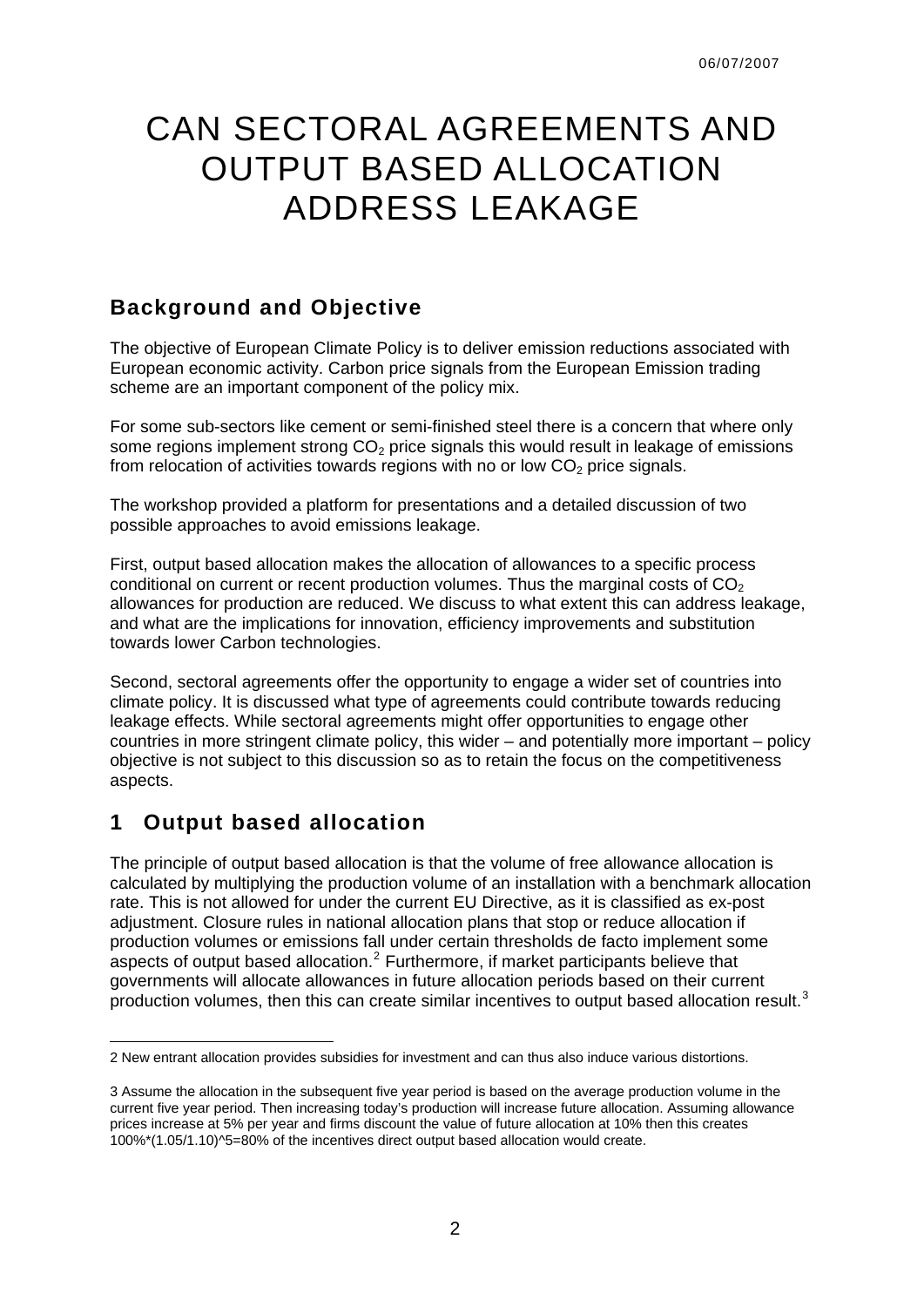## **1.1 Options for implementation of output based allocation**

Three main parameters can be decided when determining output based allowance allocation. First, the process step (or equivalent intermediary product) at which the benchmark is to be applied. The benchmark can, for example, be applied to the clinker (intermediary product) or cement production, semi finished steel or steel production. Second, the level of benchmark, e.g. average emission levels, best available technology or a lower level. Third, the time delay between production and allocation. The current directive would for example not allow for expost adjustment, therefore the output based allocation would be implemented in the subsequent allocation period, resulting in some discounting of the value due to the time delay and possible regulatory uncertainty.

Governments have thus extensive flexibility in implementing output based allocation certainly a draw back if the objective is to develop emission trading schemes that might eventually be internationally harmonised and integrated. See Baron and Bygrave (1992) for a discussion of linking emission trading schemes in the presence of output based allocation.

## **1.2 Does output based allocation avoid emission leakage?**

Output based allocation reduces avoid leakage, if applied directly to the first tradable intermediary product after the  $CO<sub>2</sub>$  intensive process, e.g. semi finished steel, clinker, raw aluminium.

If output based allocation is applied to later stages of the product, the risk remains that intermediary products are imported and production is relocated. E.g. output based allocation based on the production volume of cement allows producers to import the  $CO<sub>2</sub>$  intensive intermediary product clinker while retaining the free allowances.

It would thus be necessary to require that companies use intermediary products in the area covered by the emission trading scheme to qualify for free allowances allocation. This approach creates administrative hurdles that are likely to restrict efficient operation investment and innovation. To the extent that it implies discrimination against foreign intermediary products it raises questions about WTO incompatibility.

## **1.3 (a) Does output based allocation retain incentives for process improvements of ETS?**

The incentive is only retained to the production steps preceding the product that is used as metric for the output based allocation. Opportunity costs for the production of this intermediary product are not significantly altered, therefore little incentives are created for the improvement of subsequent production steps.

For example if output based allocation is based on the clinker production, then this only creates incentives to reduce the  $CO<sub>2</sub>$  intensity of clinker. If the allocation is based on the cement production, then there is also an incentive to reduce the clinker content of cement. In the absence of financial incentives, one could still change the standards for cement composition so as to limit the clinker content (See work of Neil Walker for detailed analysis). In the steel sector one could envisage that higher costs of semi-finished steel increases the efforts to use steel more efficiently to achieve the required design specifications.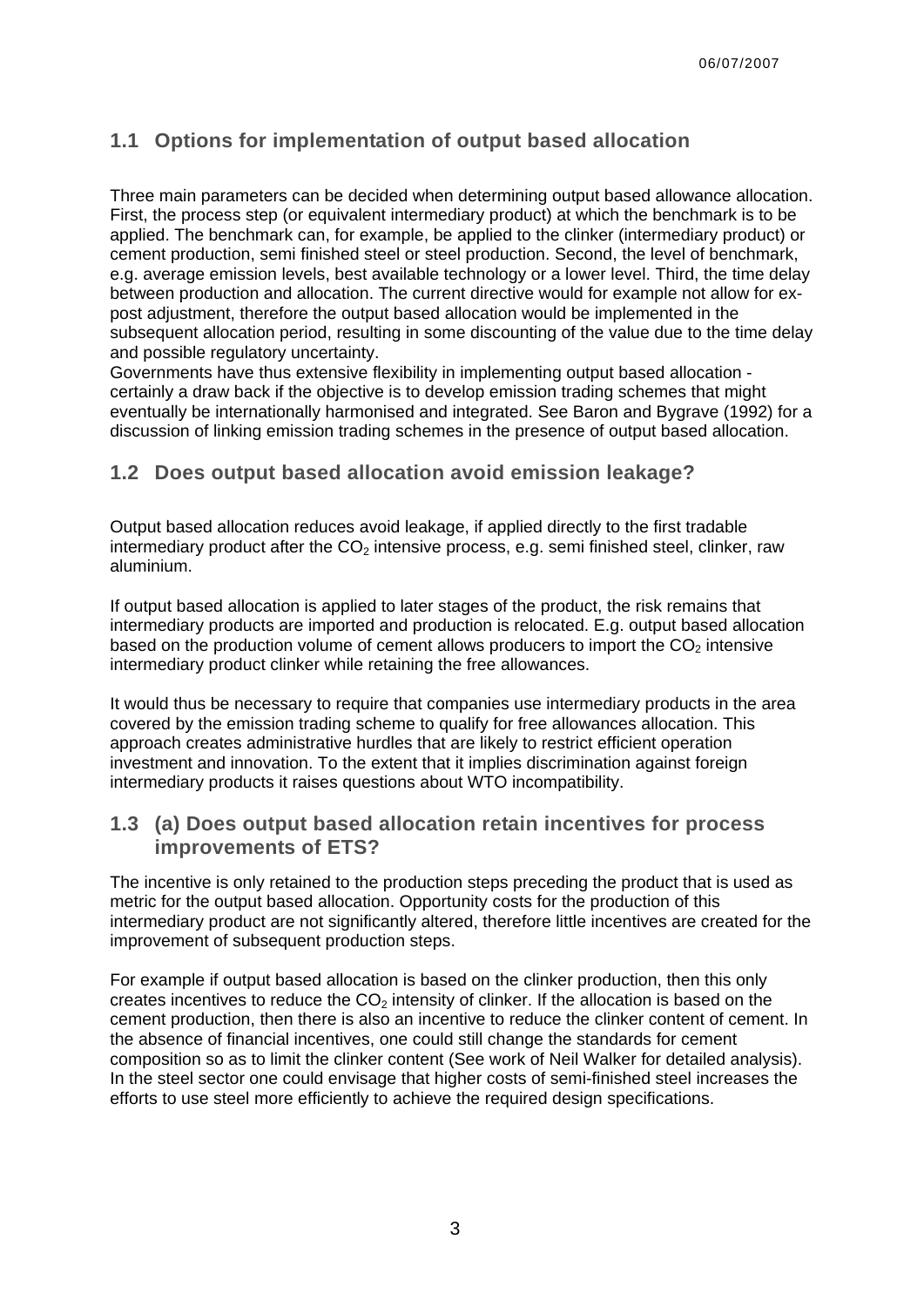## **(b) Does output based allocation retain incentives for substitution of the final product?**

The output based allocation removes the product price impact of ETS, and thus eliminates the incentive to substitute the product against lower carbon alternatives. The discussions highlighted the importance of empirical evidence on the substitution effect between intermediary products in response to (energy) price changes (refer to Demand Substitution Draft Paper, Sato & Neuhoff, 2007)

## **1.4 (a) Does output based allocation create administrative constraints?**

The product used as metric for the free allocation has to be carefully defined. For example, if free allowance allocation is proportional to the clinker production, then the nature of clinker has to be carefully defined. Otherwise clinker producers have an incentive to increase the weight of clinker and thus increase the allowance allocation. It might be financially viable for the individual firm to do so even so it might reduce overall efficiency and creates welfare losses. (see for example recent discussion in Australia). This is frequent experience from government policies using financial incentives. Metrics that have worked for decades for international performance tests are not necessarily good metrics to allocate financial benefits. The private sector is rather creative in altering production processes in order to receive more benefits, even where the resulting physical outcomes and changes are inefficient from the perspective of the wider economy.

## **(b) Does output based allocation retain incentives for innovation of process and products similar to text book emission trading schemes?**

Output based allocation can undermine the incentive for low Carbon innovations. First, the administrative constraints induced by the 'careful' definition of the intermediate product that qualifies for free allocation, restrains the freedom to innovations to improve the product are restrained, as they might not be captured by the definition and not receive free allowance allocation.

Second, there is no incentive to innovate in subsequent production steps to reduce the use of the  $CO<sub>2</sub>$  intensive intermediary product.

Third, the final product price is not increased to the extent it would be under an efficient emission trading scheme. This eliminates the incentives to develop substitutes that offer the same service at lower  $CO<sub>2</sub>$  costs.

## **1.5 Summary on output based allocation**

Output based allocation aims to prevent leakage by limiting the  $CO<sub>2</sub>$  price signal to the direct  $CO<sub>2</sub>$  emissions and not allowing the signal to feed through to product prices.

For most production processes one has to decide at what stage of the value chain the production should be basis for the allocation. If the allocation is early in the value chain ([Table 1](#page-4-0) for the example of clinker), then incentives to reduce clinker consumption in cement production are eliminated. If the allocation is moved to the cement production [\(Table 2](#page-4-1)), then additional administrative constraints are required to avoid emission leakage at the clinker stage.

In both cases the output based allocation will eliminate incentives for innovation and substitution of cement by alternative commodities that could provide the same service (e.g.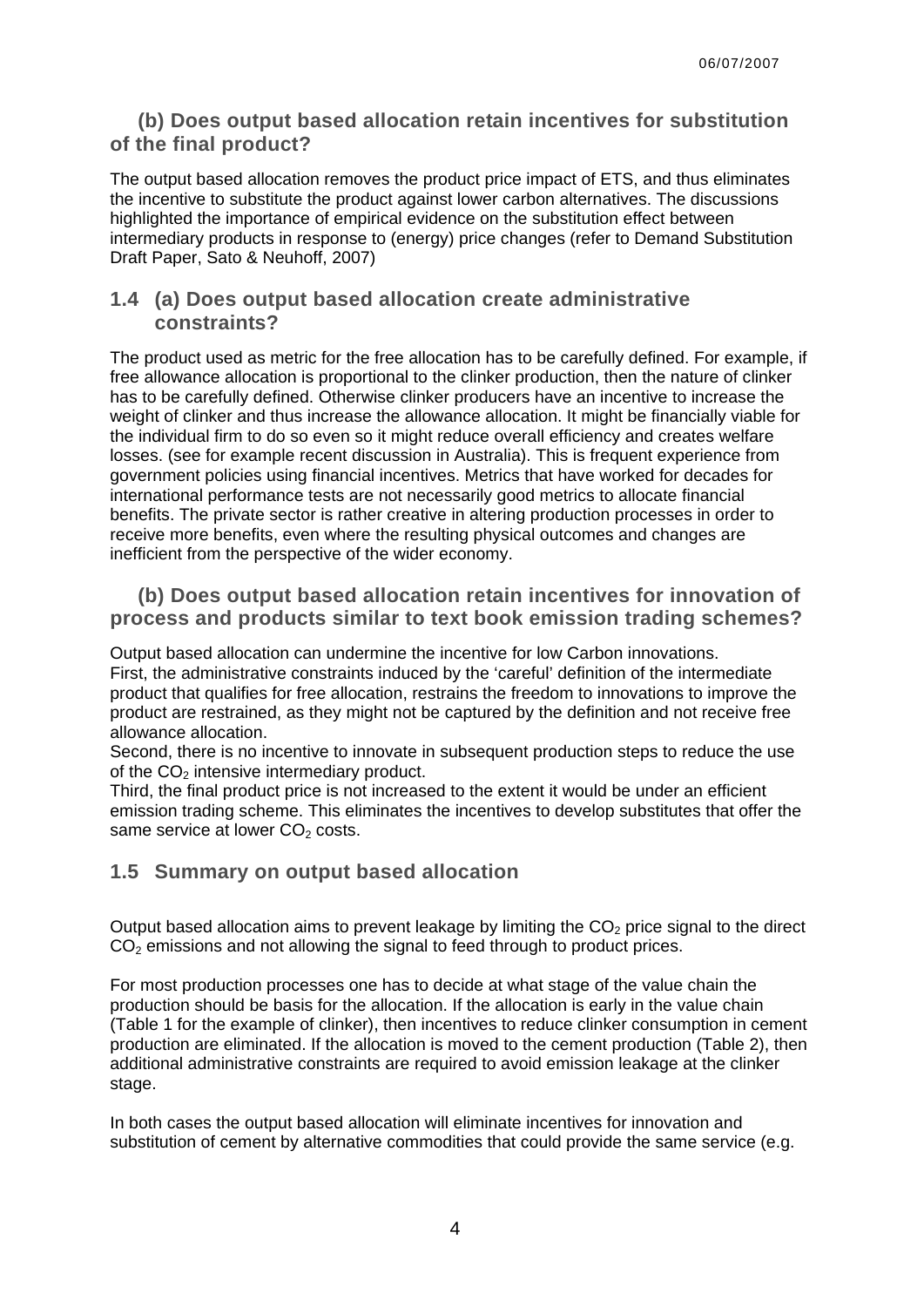wood, steel, more labour intensive structures) and between products further down the value chain.

|                                                 | <b>Production</b>                                      |                               | <b>Sector</b>                             | <b>Economy</b> |
|-------------------------------------------------|--------------------------------------------------------|-------------------------------|-------------------------------------------|----------------|
|                                                 | Stage 1<br>(clinker, semi<br>finished steel)           | Stage 2<br>(cement,<br>steel) | <b>Construction</b><br>of houses,<br>cars |                |
| 2.2 Emission<br>leakage                         | Avoided                                                | No.                           | No                                        | No             |
| $2.3(a)$ , (b)<br>Incentives for<br>improvement | Yes                                                    | No                            | No                                        | No             |
| 2.4(a)<br>Administrative<br>constraints         | Definition of<br>clinker                               | No.                           | No                                        | No             |
| $2.4$ (b), (c)<br>Incentives for<br>innovation  | Limited, as<br>long as within<br>clinker<br>definition | No.                           | No                                        | No             |

<span id="page-4-0"></span>*Table 1 Output based allocation based on first tradable intermediary product after CO2 intensive production process (stage1)* 

|                                                 | <b>Production</b>                                                    |                                                            | <b>Sector</b>                             | <b>Economy</b> |
|-------------------------------------------------|----------------------------------------------------------------------|------------------------------------------------------------|-------------------------------------------|----------------|
|                                                 | Stage 1<br>(clinker, semi<br>finished steel)                         | Stage 2<br>(cement,<br>steel)                              | <b>Construction</b><br>of houses,<br>cars |                |
| 2.2 Emission<br>spill over?                     | $Yes$ – unless<br>specific<br>allocation<br>provisions in<br>cement  | No.                                                        | No.                                       | No.            |
| $2.3(a)$ , (b)<br>Incentives for<br>improvement | $Yes - if not$<br>restraint by<br>cement<br>allocation<br>provisions | $Yes - if not$<br>restrained by<br>allocation<br>provision | No.                                       | No.            |
| 2.4(a)<br>Administrative<br>constraints         | Likely required                                                      | Likely required                                            | No.                                       | No.            |
| $2.4$ (b), (c)<br>Incentives for<br>innovation  | Limited                                                              | Limited                                                    | No.                                       | No             |

*Table 2 Output based allocation based on subsequent product (stage 2)* 

## <span id="page-4-1"></span>**1.6 References:**

Baron R., Bygrave, S., 2002. Towards International Emissions Trading: Design implications for linkages, OECD and IEA Information Paper, Paris.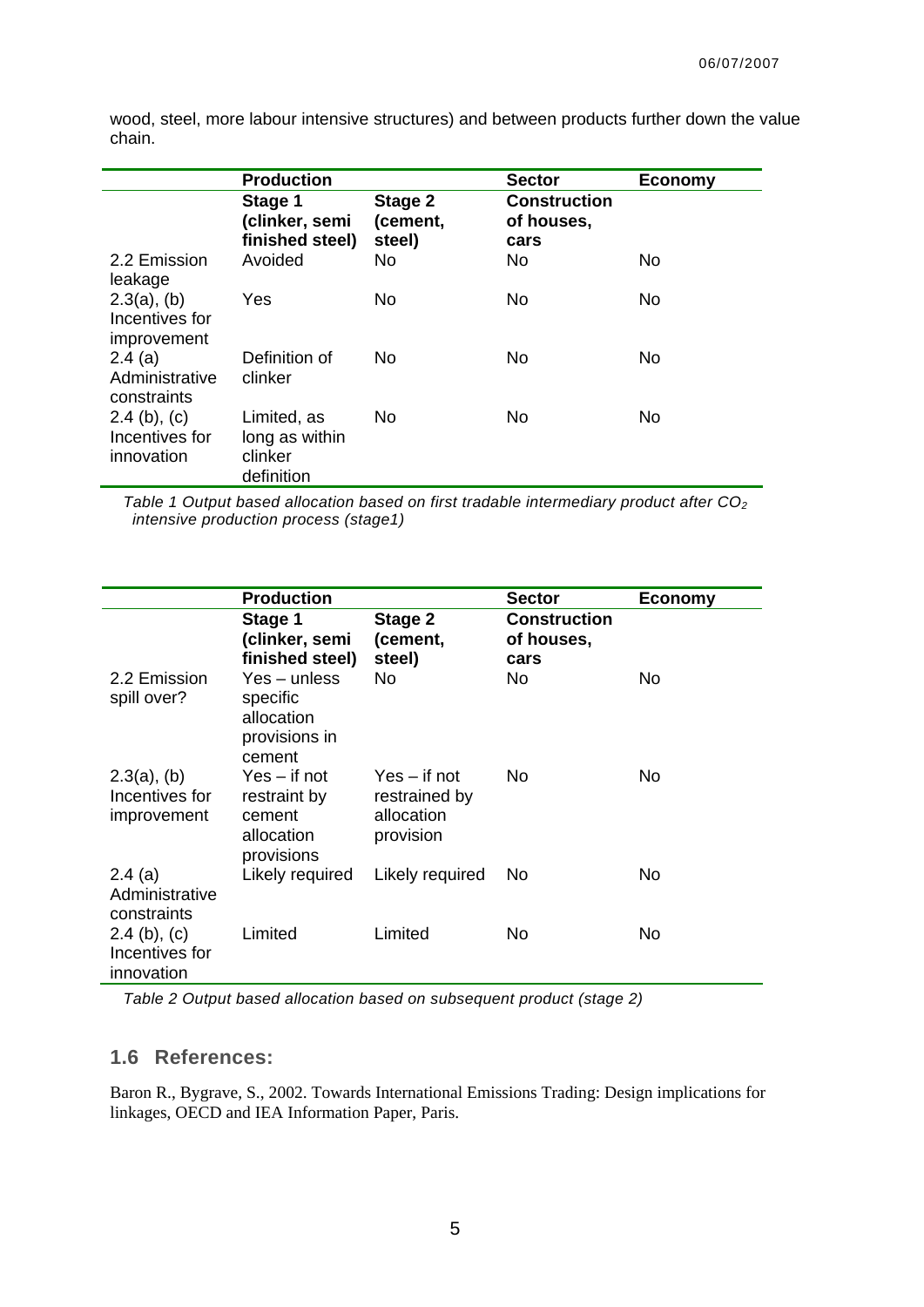Demailly, D., Quirion, P., 2006. CO2 abatement, competitiveness and leakage in the European cement industry under the EU ETS: grandfathering versus output-based allocation. Climate Policy 6(1), 93– 113.

Fischer, C., 2001. Rebating environmental policy revenues: output based allocations and tradable performance standards. Resources for the future discussion paper 01-22.

Grubb, M., Neuhoff, K., 2006. Allocation and competitiveness in the EU emissions trading scheme: policy overview. Climate Policy 6(1), 7–30.

Haites, E. 2003. Output-based allocation as a form of protection for internationally competitive industries, *Climate Policy*, 3S2: pp29–S41

Reinaud, J. 2005. Industrial Competitivess under the European Union Emissions Trading Scheme. IEA Information Paper, Paris.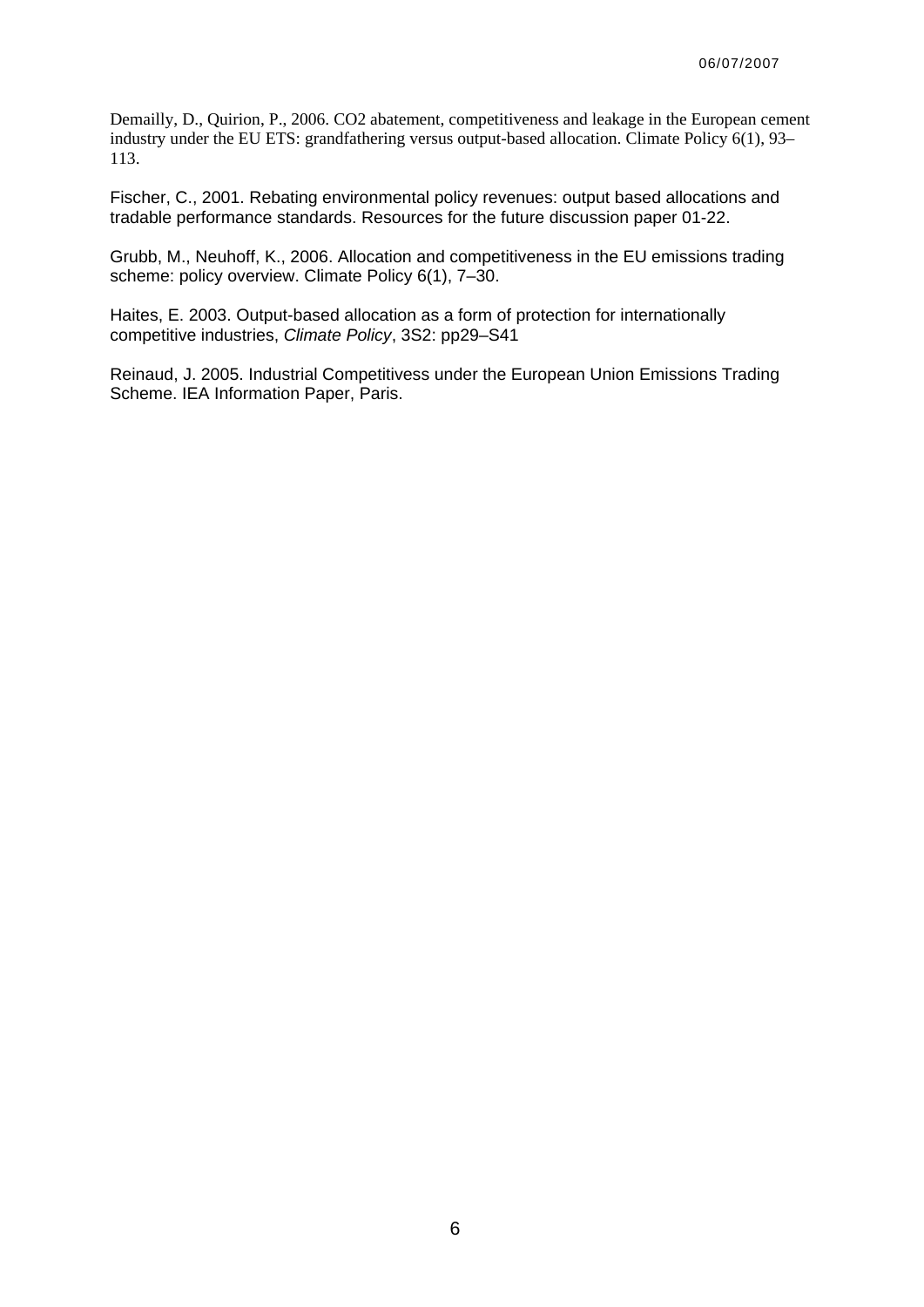## **2 Sectoral agreements**

There still is a distinct lack of clarity about what a SA would involve. The most extensive survey of existing and evolving sectoral agreements and various approaches towards their classification is coordinated by the IEA (cf. Baron et al., 2007 *forthcoming*).

For our discussion a simplified structure, as presented in [Figure 1](#page-6-0), illustrates the main dividing line between government-led and voluntary sectoral agreements.



<span id="page-6-0"></span>The main purpose of sectoral agreements is to secure engagement of countries (particularly developing countries) by targeting specific sectors:

- realise abatement potentials
- transfer technology
- incentivise implementation of domestic policies and measures
- create the dynamics to support engagement

This report neither aims to evaluate these objectives nor to assess how sectoral agreements can contribute towards achieving these objectives, but aims to better understand whether sectoral agreements could also address leakage. Could they be structured to allow countries to expose their industry to the full  $CO<sub>2</sub>$  price?

## **2.1 Internalise CO<sub>2</sub> costs for a sector in participating countries**

If a sectoral agreement results in policies that ensure that  $CO<sub>2</sub>$  environmental costs are reflected in product prices, then this will ensure a more level playing field at least from a climate policy perspective and thus address competitiveness concerns. This is far from a trivial objective at this stage, when one considers the starting point (EU ETS and the related cost here, CDM, i.e., a subsidy to modernisation in developing countries).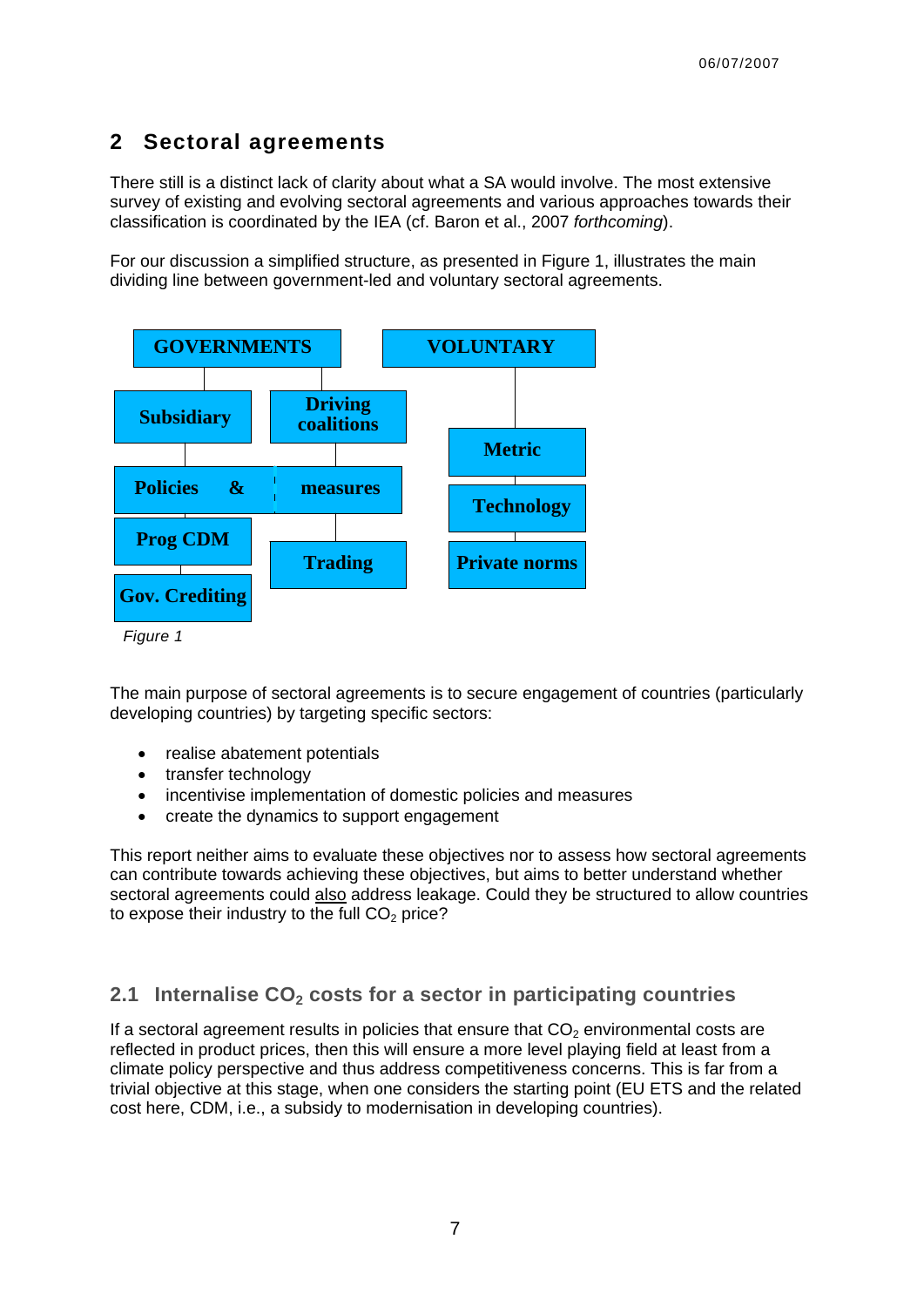## **(a) Could private sector-led (voluntary) sectoral agreements achieve price internalisation?**

Experience show that private sector led agreements can respond to three motivations:

First, they create a competitive advantage for participating firms. Global firms might find motivation to adopt voluntary, meaningful targets. But this would certainly not be a widely shared objective. In particular, it is difficult to see how firms exposed to  $CO<sub>2</sub>$  price signals in their countries could convince possible competitors to share the competitive disadvantage of price internalization.

Second, adopt minimum standards of "good practices" – but again these are unlikely to be stringent enough to create a level playing field with ETS requirements.

Third, respond to government "potential" intervention. Private-led agreements can thus allow a sector to escape a public policy. In this case potentially all firms present in the sector would "voluntarily" join the agreement. Such agreements are observed on national level – but would require a credible threat that governments could coordinate on jointly putting in place a public policy if a sectoral agreement is not stringent enough or fails to deliver. The central element is again the (potential of) government leadership – and will as thus be discussed in the next section.

If voluntary agreements can play an important role on the global agenda in terms of technical and managerial innovation and enlargement, they offer no clear protection against outsiders to industries covered by a regional C&T instrument, and would certainly not offer sufficient attractiveness to governments to allow participating firms to opt out from the ETS.

In the absence of global government, the only way of creating "potential regulatory pressure" is to include national governments in the design and the implementation of sectoral agreements.

## **(b) Could government-led sectoral agreements achieve price internalisation?**

The participation of governments in the establishment and possibly, but not necessarily, the governance of sectoral agreements would in opposition ensure that all firms in the participating countries are covered.

We have to consider two possible tracks:

(i) One proposed and quite accessible design would be to "carve out" industrial sectors and get an international agreement under governmental pressure. This ensures coverage of all firms based on performance indicators.

One of the elements in favour of sectoral agreements is that industrial production is concentrated, and thus an agreement between say large A1 countries plus the main developing countries would cover more than 90% of production. But this would not protect participating firms from new investments dedicated to exports in neighbouring countries (e.g. clinker projects in Tunisia).

Assuming that the geographical coverage is sufficiently wide this type of sectoral agreement would address leakage (by reducing/avoiding price internalisation). But the paradox is that,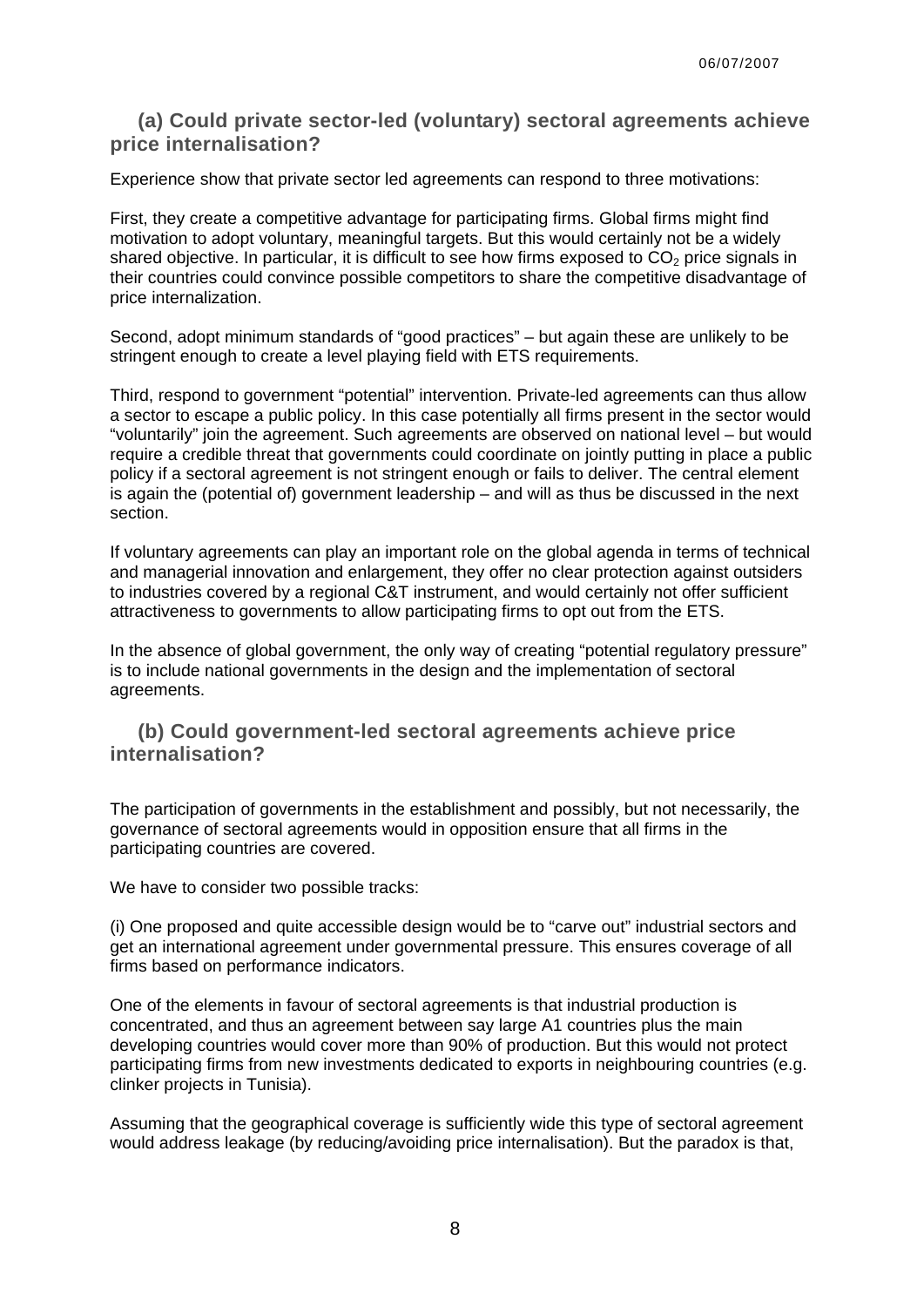according to the design, reallocation of production within the covered countries would still be an option for global firms to comply with their objectives.

Approaches that carve out specific sectors from the  $CO<sub>2</sub>$  price signal, provided for example by EU ETS, would present strong disadvantages. There is a risk of "path dependency" with a design where  $CO<sub>2</sub>$  externalities would not be internalized in the economy and thus substitution effects could not fully contribute to emission reductions. Where individual sectors are initially excluded, the relative efforts required for each sector and possibly for each region of the world would be progressively harder to negotiate

(ii) One can also find in the literature quite optimal designs based on sectoral agreements ensuring price internalization (through emission trading schemes or tax instruments deployed in an harmonized manner across participating countries), providing a full economic interface with national economies and domestic policies in the non-covered sectors. But the implementation of such transnational sectoral agreements will face severe obstacles: free allocation in the ETS is not a good precedent, the failure to implement a carbon tax is even worse, emerging economies are not ready to efficiently internalize costs (neither politically nor economically). The instrument is certainly attractive, but cannot be considered a likely "next step" in the international regime

Some of these concerns could be addressed:

- China and other developing countries might appreciate taxing energy intensive activities in order to reduce energy consumption and thus increase security of supply.
- Historically energy intensive industries have been excluded from energy taxation because of international competitiveness concerns. Climate policy might offer a coordination mechanism to overcome this effect.

## **2.2 Drivers for government-led sectoral agreements**

How can sectoral agreements be designed and pursued so as to incentivise the adoption of national policies with a medium term objective of price internalisation

## **(a) Financial incentives**

Financial incentives in principle offer a direct and open driver to engage additional countries. They do pose the question who pays and who should receive the funds. Project based mechanisms (CDM, JI) are increasingly perceived as offering an attractive option. They raise private sector money and expertise in developed countries and engage a wider set of stake holders in countries where the projects are realised. However, they do raise additional concerns for leakage.

Financial streams and technology transfer towards developing countries, e.g. from CDM credits, could create additional costs for industries in developed countries and reduce at the same time costs for their competitors in developing counties. The additionality criteria for CDM credits reduces this risk, as projects are only approved where they create additional emission reductions relative to conventional investment choices. In practice the definition of additionality is controversial and the ability of specialist companies that validate and verify the CDM projects is sometimes debatable.<sup>[4](#page-8-0)</sup>

<span id="page-8-0"></span><sup>-</sup>4 CDM EB Report during Nairobi COP/MOP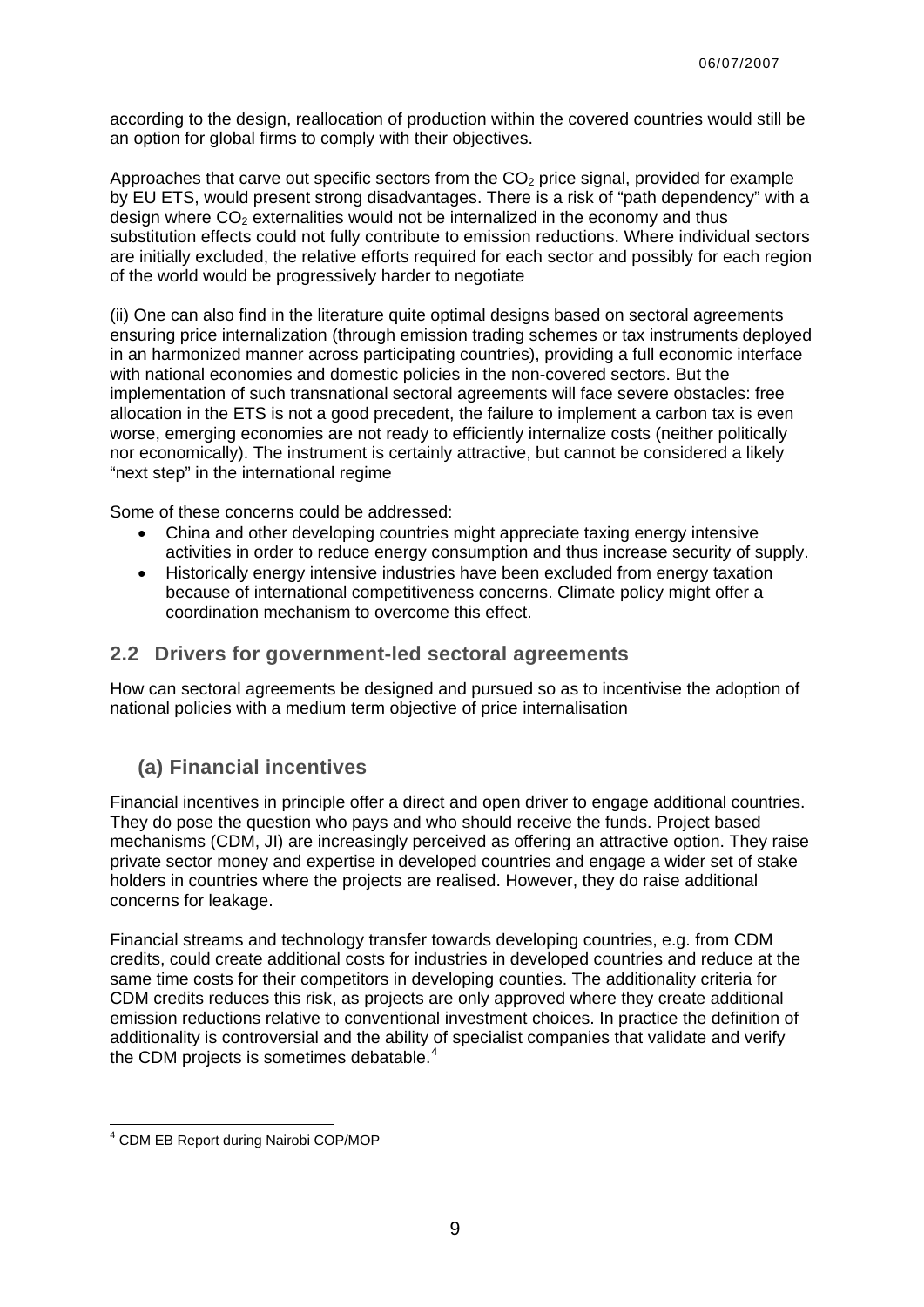Payments introduced at a more sectoral level, if received by sectors that are producing products traded in competitive international markets, might also result in competitive distortions. We are equally concerned that if payments are received by  $CO<sub>2</sub>$  intensive sectors, then they can easily constitute subsidies for this sector. While they might accelerate improvements in the specific (intermediary) products, the subsidy might undermine emission reduction potentials that could result from substituting the (intermediary) products with lower Carbon options. Once such subsidies are established – or sectors are excluded from emission trading - it might be difficult to revert to an efficient solution even after the initial motivation to address competitiveness concerns is no longer valid.

In contrast, payments are unlikely to create distortions if they are directed to:

- Government But this might be politically difficult in 'donor' country, if not explicitly conditioned on the implementation of measurable (performance based) sectoral domestic policies.
- Sectors not part of international competition, like housing, transport, agriculture

#### **(b) Industry drivers**

There is, at least in the North, a trend towards national policies where emission trading or tax instruments are contemplated. No full harmonization is needed in order to address long-term leakage issues. Short term arbitrage based on production capacity and cost differential will remain but in this case  $CO<sub>2</sub>$  prices are only one of many drivers. Transnational firms might increasingly ask for linkage as a step to transnational harmonized agreement, leading to regional sectoral agreements.

## **(c) Using border adjustments to reduce disadvantages from joining**

Countries joining a sectoral agreement that involves exposing their industry to  $CO<sub>2</sub>$  prices face industry opposition. The higher production costs might result in leakage and overall demand reduction. The demand reduction results in substitution towards increased consumption of less  $CO<sub>2</sub>$  intensive products and might thus offer benefits for other sectors. The leakage effect however results in relocation of jobs, profits and taxes, and can thus constitute a disincentive for joining a sectoral agreement. Border adjustments for the specific product covered by the sectoral agreement (clinker content, semi-finished steel) can avoid the leakage effect and thus simplify government-led sectoral agreements. The side benefit of this approach is that border adjustment will explicitly be used as a part of an international strategy, rather than pursued by an individual region.

#### **2.3 Dynamic considerations about sectoral agreements to address leakage**

If sectoral agreements increase the likelihood of future price internalisation by all engaged countries, then this can address competitiveness distortions. The analysis of the competitiveness work stream suggested that the biggest concern is a sustained price difference. If the private sector is confident that price differences are not sustained, then relocation is not attractive.

## **2.4 Summary on sectoral agreements to address leakage**

Our preliminary analysis suggests that where leakage concerns are strong, voluntary sectoral agreements are unlikely to succeed in addressing these.

Sectoral agreements involving governments of participating countries might offer a better opportunity. In this case incentives might be required to induce countries to participate.